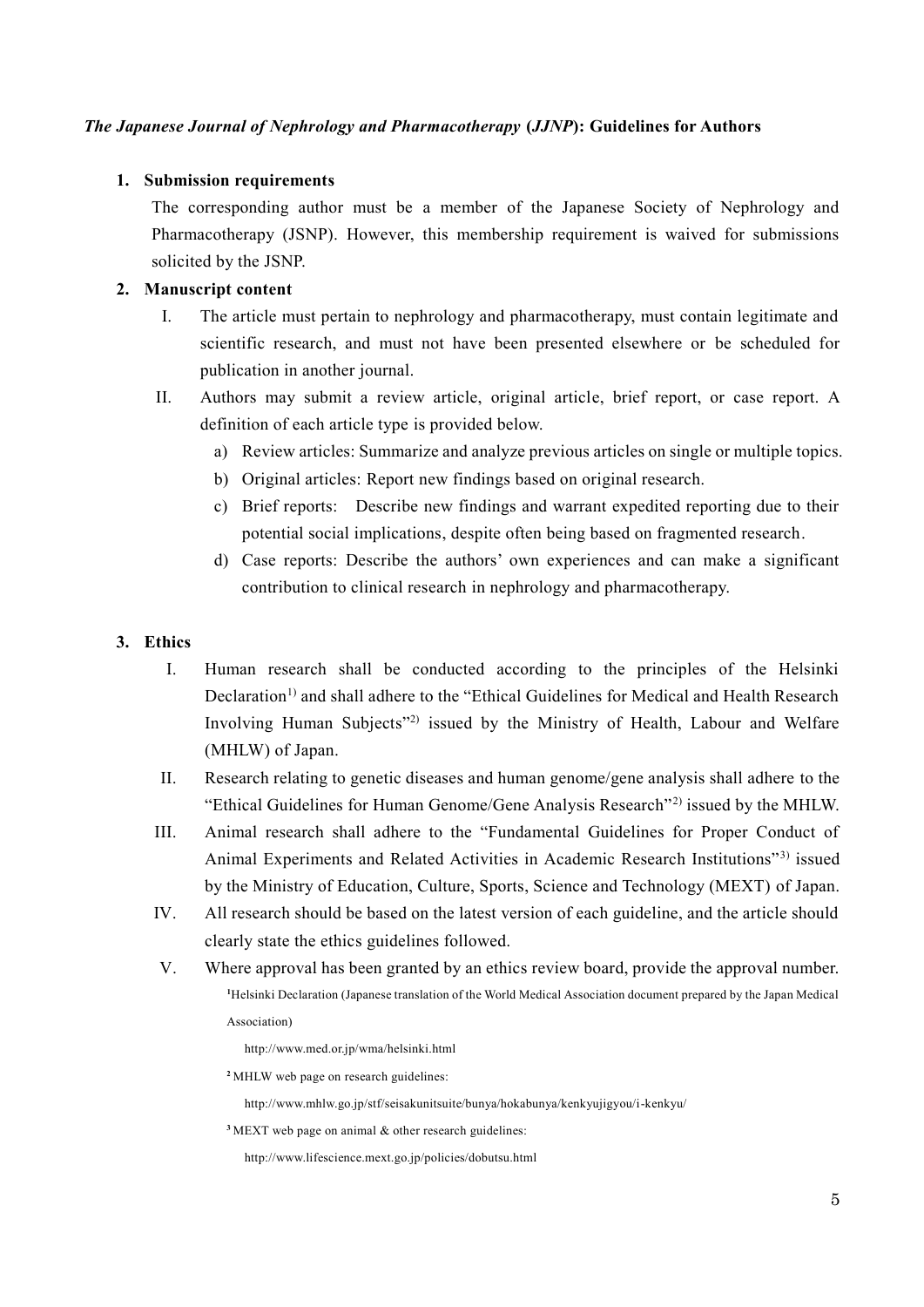# **4. Manuscript format**

- I. The manuscript must be written in either Japanese or English.
- II. The manuscript must adhere to the attached "JJNP Style Guide".
- III. The manuscript must contain a title, the name(s) and affiliation(s) of the author(s), abstract, keywords, and body.
- IV. Manuscripts submitted in Japanese must be accompanied by an English translation of the title, author name(s) and affiliation(s), keywords, and abstract. Manuscripts submitted in English must be accompanied by a Japanese translation of the abstract and key words.
- V. Manuscripts submitted in English must have been proofread by a native English speaker, and the name and affiliation of the proofreader must be provided. A certificate issued by the proofreading organization/company must also be provided. Any revisions to the English manuscript must undergo further proofreading, and the signature or certificate of the proofreader must be submitted in PDF format via post to the JSNP Administrative Office. Authors may be charged for the cost of any corrections to the English manuscript, and English abstract in Japanese manuscript deemed necessary by the Editorial Board.
- VI. Authors must include a conflict of interest (COI) statement at the end of the manuscript.
- VII. Submit the manuscript together with the submission application (provided on the JSNP website) after filling out all required information and after going through the provided Guidelines for Authors checklist.

# **5. Publication charges, manuscript fees, and offprint charges**

- I. Authors will not be charged for publication.
- II. Manuscript fees (approximately 5,000 yen per one printed page) will be paid for author in accordance with the editorial board rules when JSNP requested for a contribution to JJNP.
- III. The electronic reprint of the published article will be provided free of charge. Hard-copy reprints can be ordered in packs of 10 by sending a reprint order form with galley proofs. Authors will be charged 3,000 yen for up to 50 reprints, and 2,000 yen for each additional 50 reprints (prices do not include consumption tax).

# **6. Acceptance and proofreading**

- I. Manuscripts are generally reviewed by two or more peer reviewers under a "multiple peer review system." The Editorial Board makes the final decision on publication based on the Reviewers' opinions.
- II. When revisions are requested, revised manuscripts should be submitted within 60 days unless otherwise specified, otherwise they will be treated as new submissions.
- III. Authors are responsible for the first proofreading of the approved manuscript, and the Editorial Board will proofread subsequent drafts. Only typographical errors should be corrected in the galley proofs.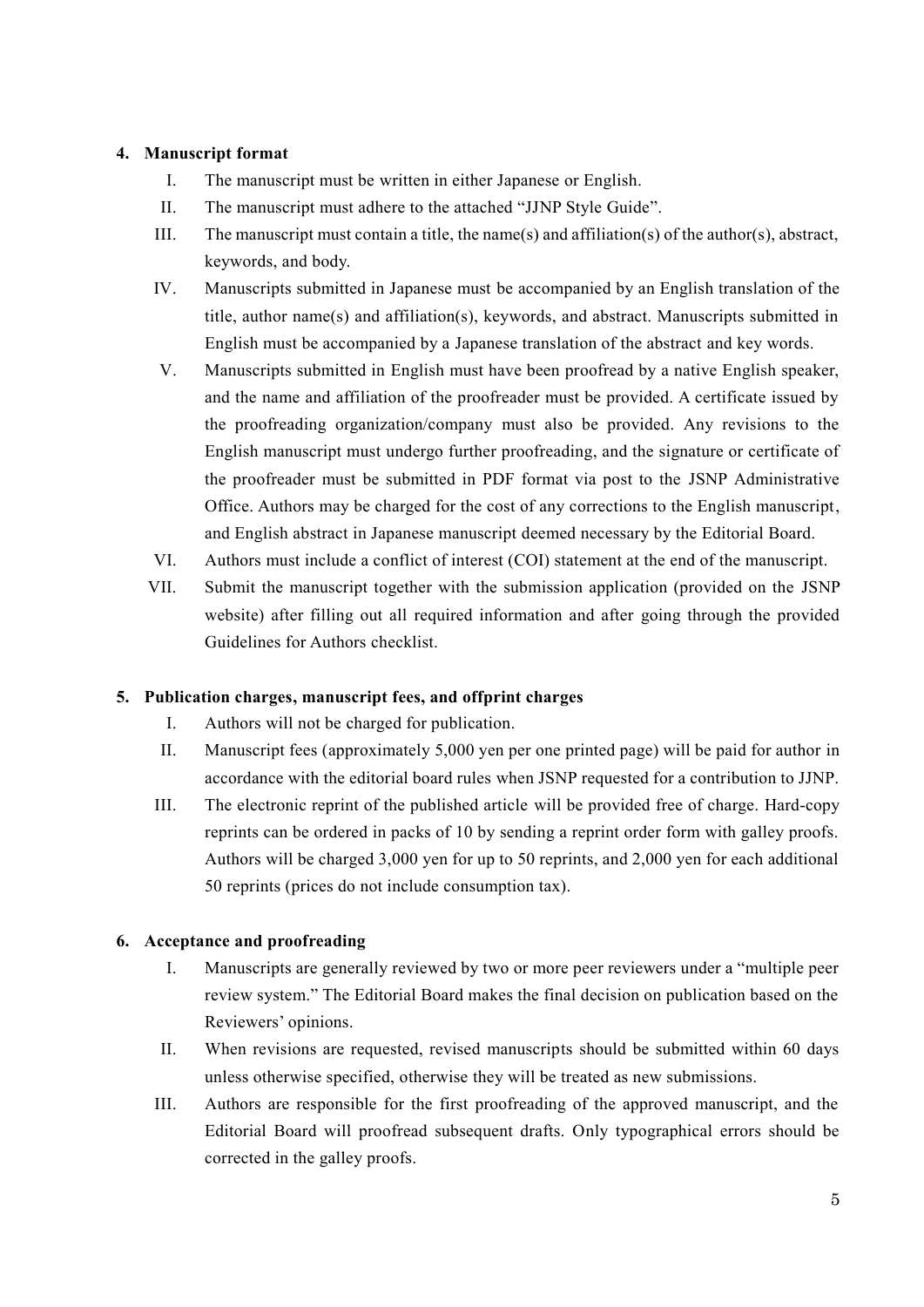# **7. Copyright and responsibility of authors**

- I. Authors are responsible for the content of their manuscripts.
- II. For collaborative studies, co-authors should appoint one author (denoted with a superscript asterisk: \* ) to represent their moral rights in accordance with Article 64-3 of Japan's Copyright Act. The Editorial Board will regard this author as the person responsible for the content of the manuscript, and for other substantive responsibilities related to publication.
- III. Copyright will be transferred to JSNP if the manuscript is accepted.

# **8. Conflict of interest**

- I. Authors must disclose any relationships (financial or otherwise) with corporate or commercial entities that pose a conflict of interest (COI) in terms of the content of the manuscript.
- II. Refer to the attached "JSNP Guidelines for Conflict of Interest" for specific details on the types of COI that must be disclosed in the manuscript. If authors have no conflict of interest to declare, the statement "Conflict of interest declaration: None." must be included.

# **9. Penalties for duplicate submission, plagiarism, falsification, and fabrication**

- I. Manuscripts may be refused or withdrawn from publication in the event of duplicate submission, plagiarism, falsification, or fabrication.
- II. Authors (including co-authors) who submit a manuscript that falls under the provisions of the previous item will be prohibited from submitting a new manuscript to *JJNP* for a period of five years.
- III. JSNP reserves the right to provide details of the above-mentioned transgressions to the authors' employers and/or affiliated organizations, and to request an investigation.

# **10. Print submissions**

Manuscripts should be sent to the following address as an email attachment together with the checklist and other required forms.

Administrative Office, Japanese Society of Nephrology and Pharmacotherapy

Email: maf-jsnp@mynavi.jp

Mainichi Academic Forum, 9F Palaceside Bldg.,

1-1-1, Hitotsubashi, Chiyoda-ku, Tokyo 100-0003

Tel: 03-6267-4550: Fax: 03-6267-4555.

# **11. Revisions to the Guidelines for Authors**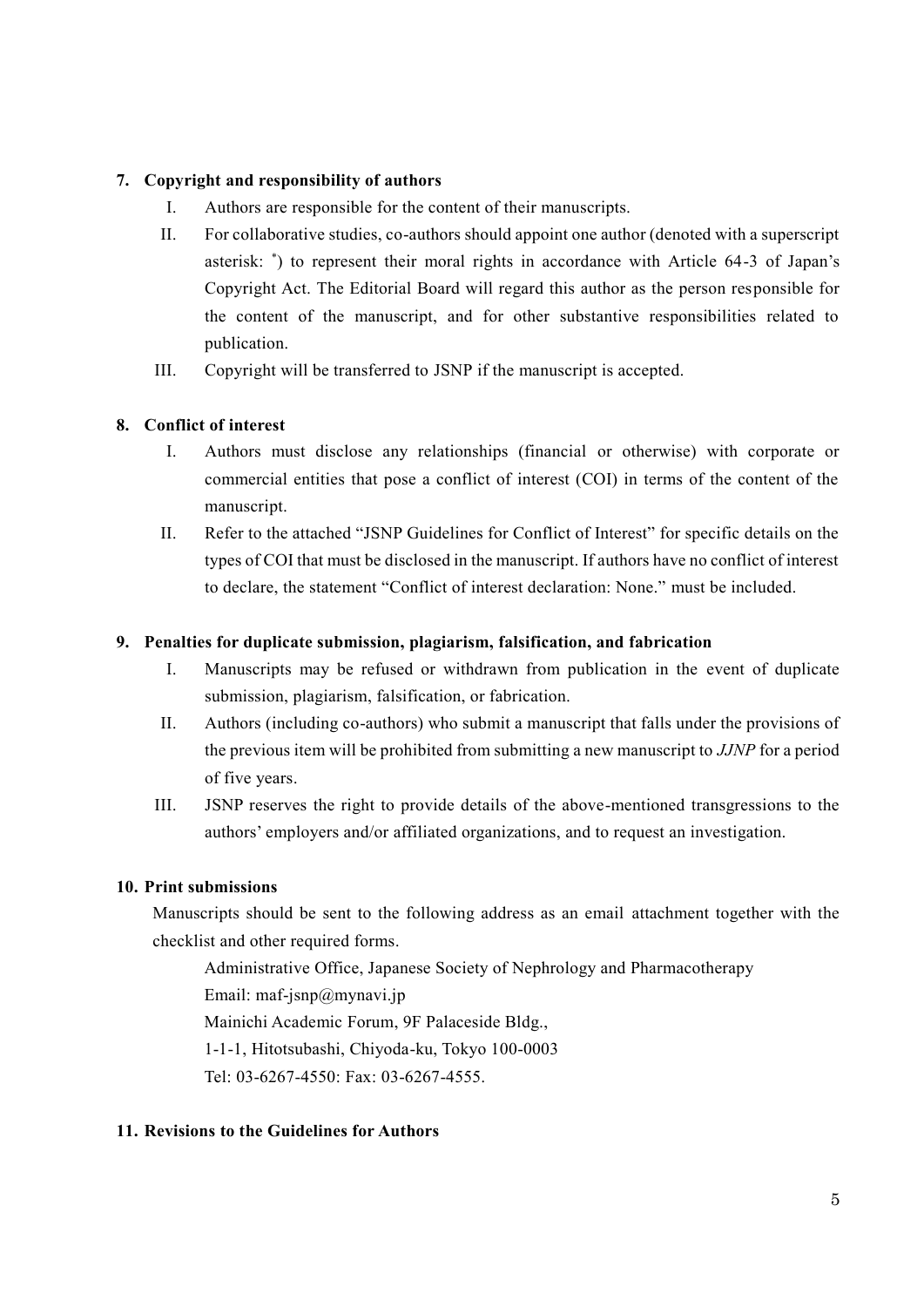Any revisions to the Guidelines for Authors must first be discussed by the JSNP Board of Directors.

### **Additional Regulations**

- 1. The Guidelines for Authors came into effect on December 1, 2011.
- 2. Revised: February 1, 2012
- 3. Revised: March 23, 2012
- 4. Revised: April 4, 2012
- 5. Revised: May 11, 2012
- 6. Revised: May 15, 2012
- 7. Revised: June 5, 2012
- 8. Revised: October 12, 2013
- 9. Revised: October 25, 2013
- 10. Revised: June 13, 2014
- 11. Revised: May 1, 2016
- 12. Revised: July 1, 2016
- 13. Revised: July 1, 2017
- 14. Revised: June 1, 2018
- 15. Revised: February 28, 2020
- 16. Revised: May 1, 2020
- 17. Revised: September 15, 2020